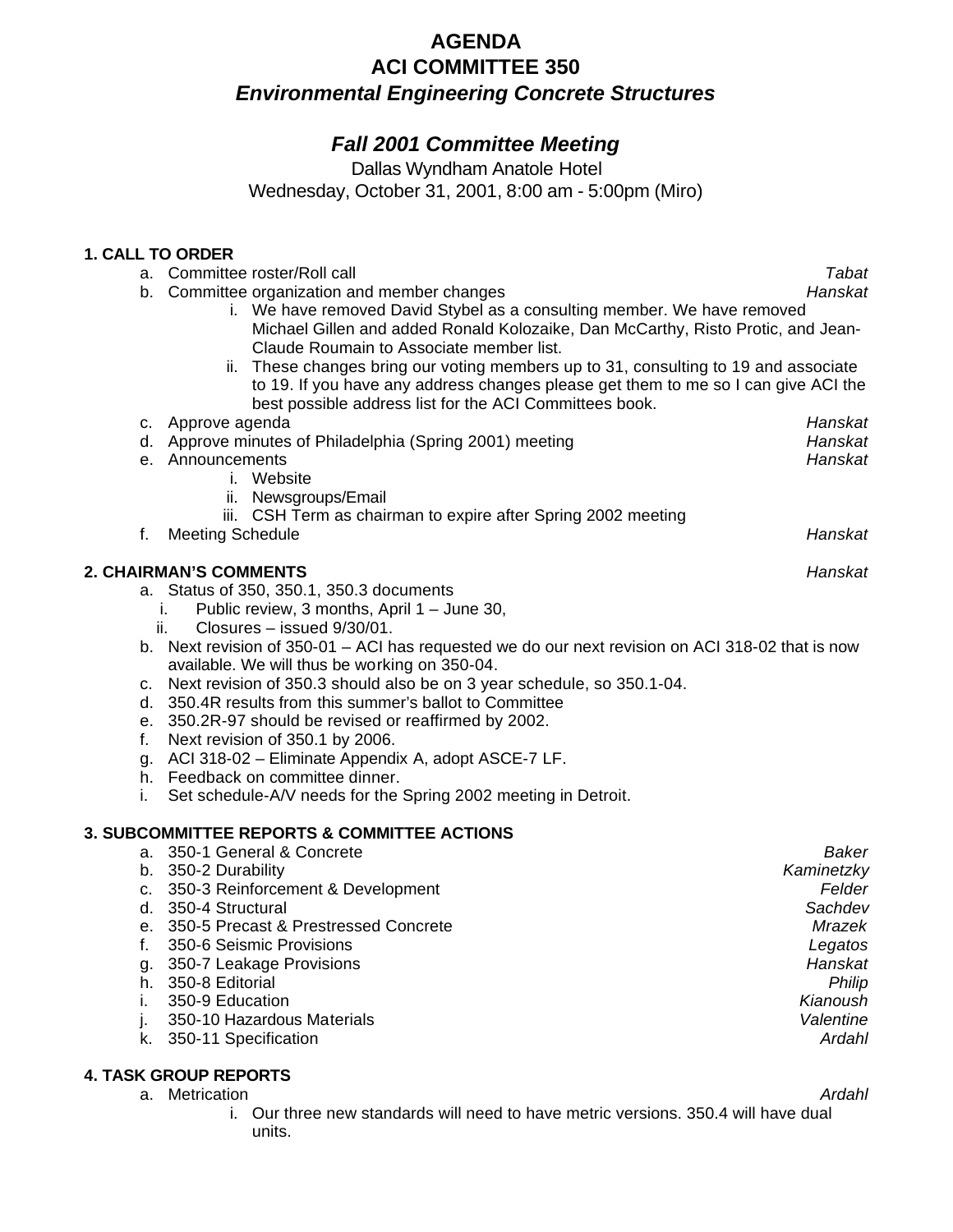## **5. LIAISON REPORTS**

|    | a. ACI 201 Durability                                            | Ardahl        |
|----|------------------------------------------------------------------|---------------|
|    | b. ACI 223 Shrinkage-Compensating Concrete                       | Parnes/McCall |
|    | c. ACI 224 Cracking                                              | Hedli         |
|    | d. ACI 227 Hazardous Materials                                   | Patzias       |
|    | e. ACI 301 Specification for Structural Concrete                 | Ardahl        |
|    | ACI 318 Code & Commentary                                        | Felder        |
| g. | ACI 334 Shells                                                   | David South   |
|    | h. ACI 372 Wrapped Prestressed Concrete Tanks                    | Legatos       |
|    | ACI 373 Internal Tendon Prestressed Concrete Tanks               | Close/Hanskat |
|    | ASCE Technical Council on Lifeline EQ Engineering Water & Sewage | Legatos       |
| k. | <b>SEAOC</b>                                                     | Gentry        |
|    | TS 13 Nonbldg Structures Technical Committee of BSSC             | Legatos       |
|    | m. TSC                                                           | Ardahl        |
|    |                                                                  |               |

#### **6. OTHER BUSINESS**

#### **7. NEW BUSINESS**

**8. ADJOURN**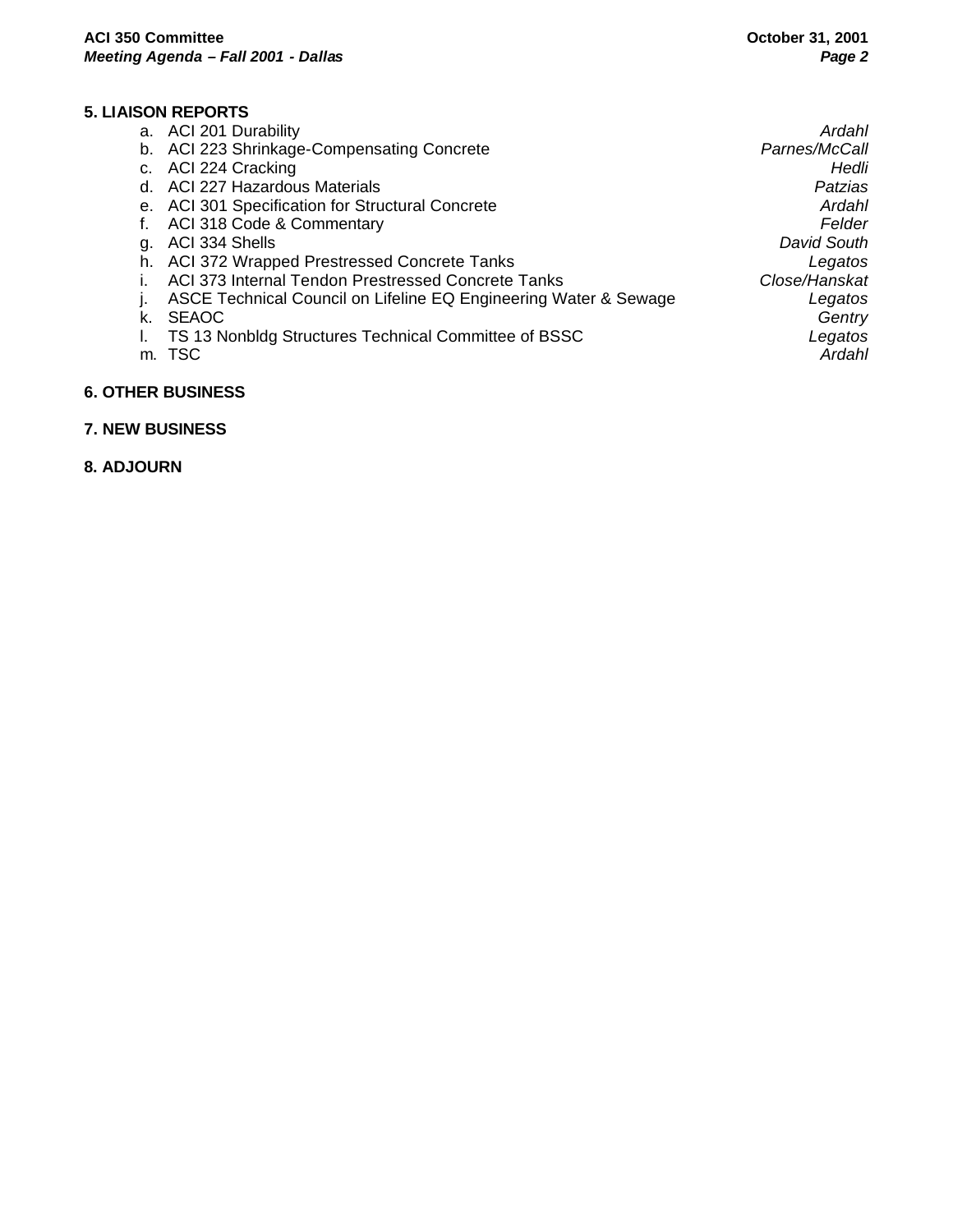# **ACI COMMITTEE 350**

## *ORGANIZATION*

*Revised:* October 10, 2001

#### **CHAIRMAN**: Charles Hanskat **SECRETARY**: Larry Tabat

**TAC CONTACT:** Randy Poston **ACI STAFF CONTACT:** Scott Maxwell

# **SUBCOMMITTEES**

**350-1 GENERAL & CONCRETE** (Chapters 1, 2, 3, 5, 6, 22 & Introduction)

#### **Chairman: John Baker**

Jon Ardahl John Baker Tony Felder **Cliff** Gordon Dov Kaminetzky Satish K. Sachdev David Kleveter (CM) John Seidensticker (CM) Roger Wood (CM) Paul St John (AM) J C Roumain (AM)

# **350-2 DURABILITY** (Chapter 4)

# **Chairman: Dov Kaminetzky Jon Ardahl**

John Baker **Don Dube** Cliff Gordon David Kittridge Dennis Kohl **Larry Mrazek** Jerry Parnes **Narayan Prachand** Carl Moon (CM) Terry Patzias (CM)

#### **Flyash Task Group**

**Chairman: Larry Mrazek** Jon Ardahl **Terry Patzias (CM)** Paul St. John (AM) **J C Roumain (AM)** 

# **350-3 REINFORCEMENT & DEVELOPMENT** (Chapters 7, 12, 23, E)

#### **Chairman: Tony Felder Paul Hedli**

Dov Kaminetzky **Javved Munshi** Larry Tabat **Paul Zoltanetzky** Hong Chen (CM) Lucian Bogdan (AM) Ramon Lucero (AM) Rolf Pawski (AM)

**350-4 STRUCTURAL** (Ch 8, 9,10,11, 13, 14,15, 17, 19, 20, A, B, C, 350.4R)

# **Co-Chairmen: Satish K. Sachdev**, **Walter Bennett**

Carl Gentry **Bill Irwin** Dov Kaminetzky **Andrew Philip** Narayan Prachand Bill Sherman Bob Doyle (CM) Cliff Early (CM) Dave Rogowsky (CM) Ramon Lucero (AM) Rasko Ojdrovic (AM) Zubair Sheikh (AM)

Dan McCarthy (AM) Andrew Minogue (AM)

**350-5 PRECAST & PRESTRESSED CONCRETE** (Chapters 16, 18, Appdx F & G)

#### **Chairman: Larry Mrazek** Jon B. Ardahl

James Archibald Steve Close Carl Gentry **Carl Gentry Carl Gentry Keith Jacobson** Dennis Kohl Nick Legatos Narayan Prachand Miroslav Vejvoda Sal Marques (AM)

Ash Dhingra (CM) Dave Rogowsky (CM) Lucian Bogdan (AM) Ramon Lucero (AM)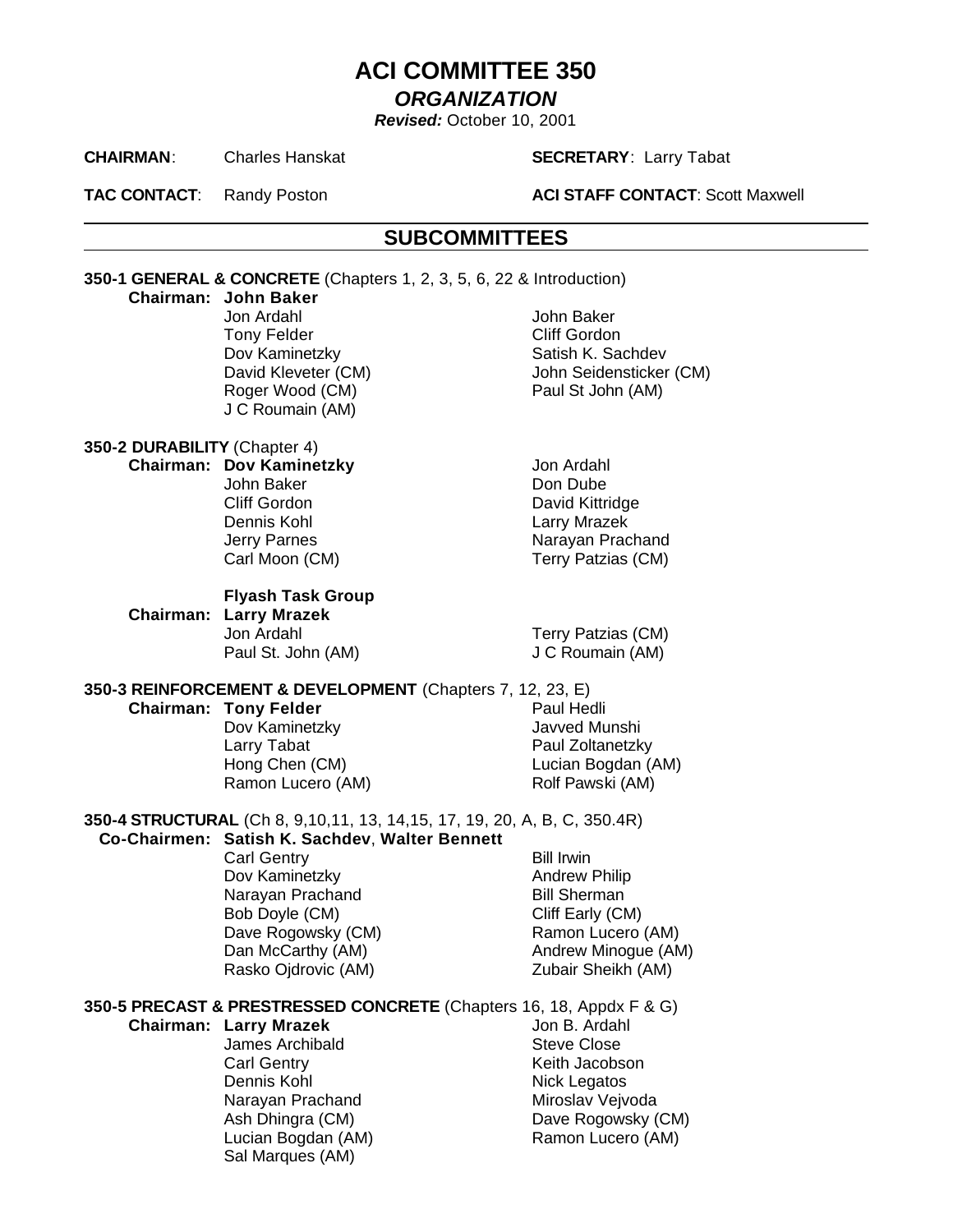# **ACI COMMITTEE 350** *Revised***: October 10, 2001**

| Chairman: | <b>Precast Task Group</b><br><b>Larry Mrazek</b><br><b>Bill Irwin</b><br>Narayan Prachand                                                                                                               | Jon Ardahl<br>Paul Hedii<br>Andrew Minogue (AM)                                                                                          |
|-----------|---------------------------------------------------------------------------------------------------------------------------------------------------------------------------------------------------------|------------------------------------------------------------------------------------------------------------------------------------------|
|           | 350-6 SEISMIC PROVISIONS (Chapters 21, 350.3)<br><b>Chairman: Nick Legatos</b><br><b>Carl Gentry</b><br>Larry Mrazek<br><b>Andrew Philip</b><br>William Sherman<br>Ash Dhingra (CM)<br>Rolf Pawski (AM) | Jon Ardahl<br>Reza Kianoush<br><b>Javeed Munshi</b><br>William Schnobrich<br>Larry Tabat<br>Bill Hendrickson (CM)<br>Andrew Minogue (AM) |
| Chairman: | <b>350-7 LEAKAGE PROVISIONS (350.1)</b><br><b>TBA</b><br>Jim Archibald<br>Jerry Holland<br><b>Jerry Parnes</b><br>Ash Dhingra (CM)                                                                      | Jon Ardahl<br><b>Steve Close</b><br>Dave Kittridge<br>Paul Zoltanetzky<br>Cliff Early (AM)                                               |
|           | 350-8 EDITORIAL (Appendix D, Keywords & Index)<br><b>Chairman: Andrew Philip</b><br>Larry Tabat                                                                                                         | Jon Ardahl<br>Bob Doyle (CM)                                                                                                             |
|           | 350-9 EDUCATION (Notes on ACI 350, committee seminars)<br>Chairman: Reza Kianoush<br>Javeed Munshi<br>Ash Dhingra (CM)                                                                                  | Dave Kittridge<br>John Seidensticker<br>Dave Rogowsky (CM)                                                                               |
|           | 350-10 HAZARDOUS MATERIALS (350.2R)<br><b>Chairman: Larry Valentine</b><br>John Baker<br>Keith Jacobson<br>Nick Legatos<br>Rolf Pawski (AM)                                                             | Jim Archibald<br><b>Steve Close</b><br>Dennis Kohl<br>Cliff Early (CM)                                                                   |
|           |                                                                                                                                                                                                         |                                                                                                                                          |

## **350-11 SPECIFICATION**

Tony Felder<br>Jerry Holland Jerry Holland Larry Mrazek<br>Bill Sherman Bill Bryant Mathei Paul St John (AM)

**Chairman: Jon Ardahl** John Baker<br>Tony Felder **Cliff Gordon** Bryant Mather (CM)